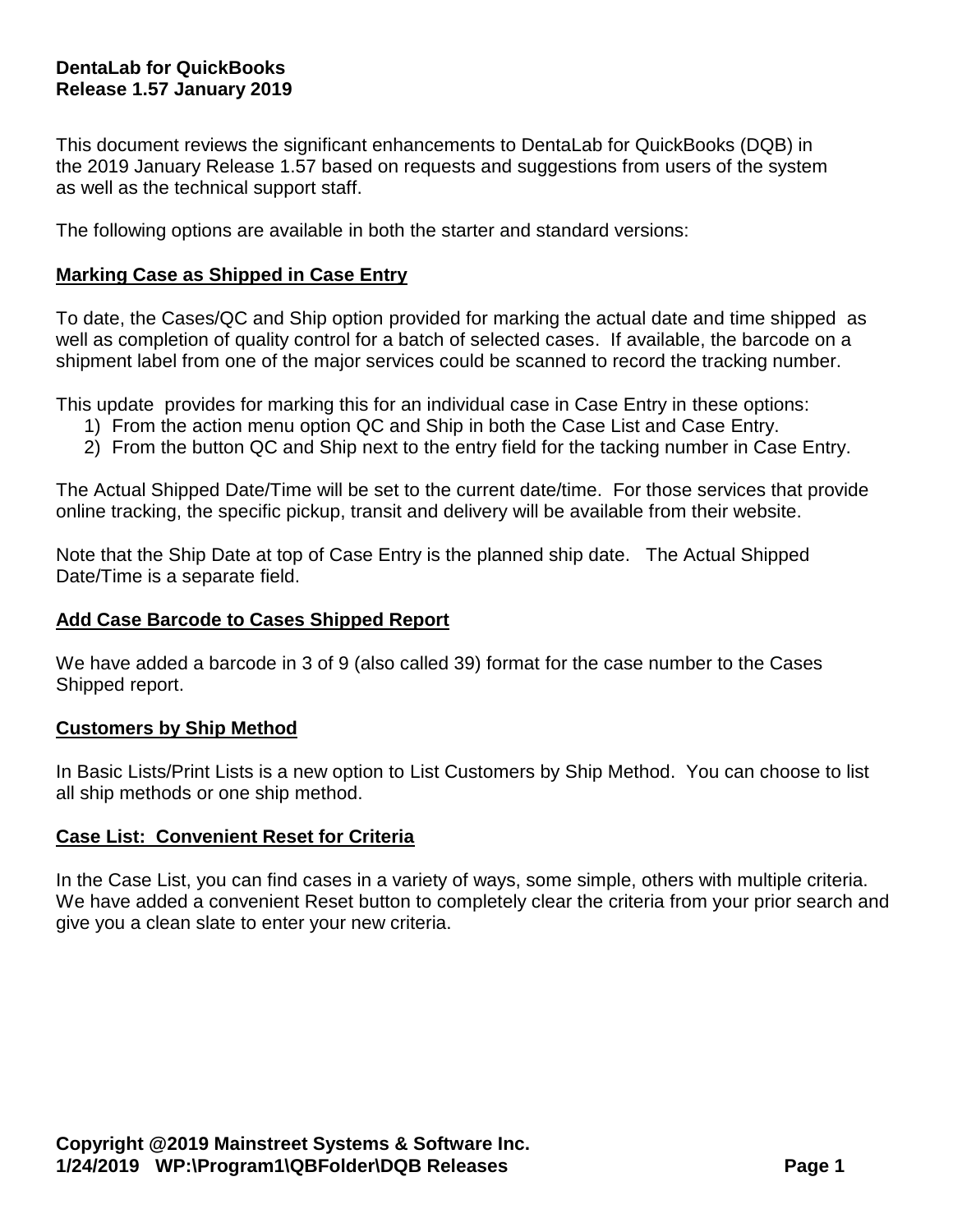# **DentaLab for QuickBooks Release 1.57 January 2019**

### **Options/Case Settings: More Fields to Disable/Require**

In Options/Case Settings, we have added more case fields that can be either disabled or required:

Class (NOTE: Coordinate with use of classes in QuickBooks) Adjustment Reason Remake Reason On Hold Reason

We have also added an option to hide Prescribing Doctor field. This field has primarily been used by those who have not set up jobs in QuickBooks for the individual doctors in a group.

### **Improved Patient Matching in Case Entry**

In Options/Case Settings you can click on the indicator for: Prebooked/On Hold/Out for Try-In Patient Match. Show auto-complete matches under the patient name textbox when typing. You can also indicate that you want to search On Hold cases for the doctor with a matching patient name.

If the above are clicked on, once you enter 3 or more characters in the patient name field, the program will display a frame with cases that have one of the designated case statuses. The columns shown will help you to determine if you already have a case with a matching patient name:

- Case number
- Case Status
- Received Date
- Requested Date
- Patient
- Invoiced Date

If you determine that one of the cases matches the case at hand, you can choose to switch to it for the current case and continue on with your entry.

In Options/Case Settings, there is also an option to show a button for Prior Patient Search in case entry. If shown, you can click it to enter a full or partial patient name, then also choose whether to match from the beginning or anywhere in the name. The matching cases will be displayed.

- Patient Name
- Gender

.

- Case Number
- Pan Code
- Case Status
- Status Date

You can select a patient name to insert into the current case at hand.

**Copyright @2019 Mainstreet Systems & Software Inc. 1/24/2019 WP:\Program1\QBFolder\DQB Releases Page 2**